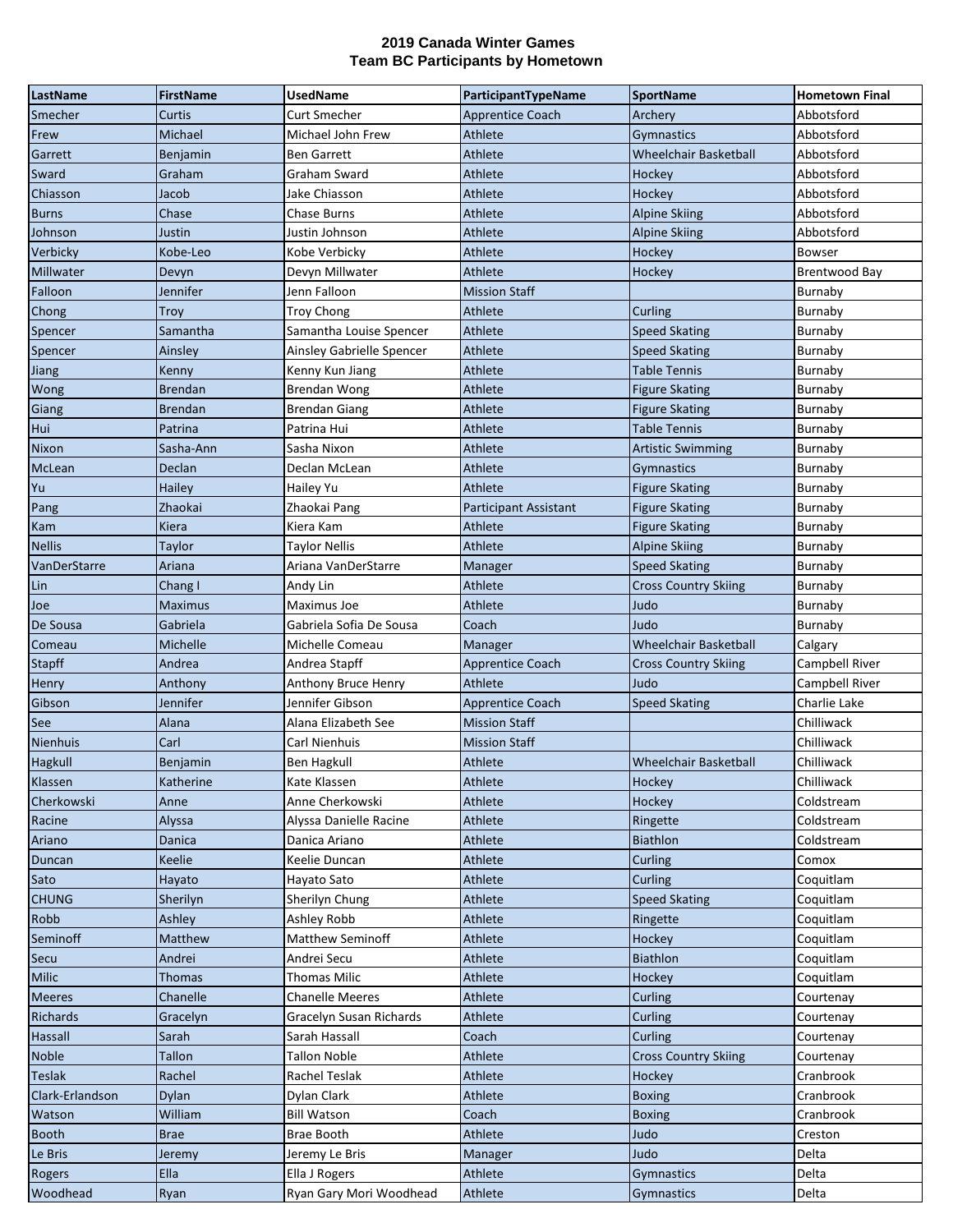| LastName        | <b>FirstName</b> | <b>UsedName</b>           | ParticipantTypeName              | <b>SportName</b>             | <b>Hometown Final</b> |
|-----------------|------------------|---------------------------|----------------------------------|------------------------------|-----------------------|
| Deane           | Adam             | Adam Deane                | Athlete                          | Archery                      | Delta                 |
| Wozney          | Alain            | Al Wozney                 | Coach                            | Hockey                       | Delta                 |
| Mott            | Amanda           | Amanda Nicole Mott        | Athlete                          | Ringette                     | Delta                 |
| Heavey          | Caoimhe          | Caoimhe Heavey            | Athlete                          | <b>Freestyle Skiing</b>      | Fernie                |
| Molyneux        | Montana          | Montana Molyneux          | Coach                            | <b>Alpine Skiing</b>         | Fernie                |
| Lovell          | Yuna             | Yuna Lovell               | Athlete                          | <b>Speed Skating</b>         | Fort St John          |
| Telizyn         | Joshua           | Josh Telizyn              | Athlete                          | <b>Speed Skating</b>         | Fort St John          |
| <b>Sims</b>     | <b>Brayden</b>   | <b>Brayden Sims</b>       | Athlete                          | <b>Boxing</b>                | Fort St John          |
| Mitchell        | Amanda           | Amanda Marie Mitchell     | Athlete                          | <b>Speed Skating</b>         | Fort St John          |
| <b>Braun</b>    | <b>Brooke</b>    | <b>Brooke Sarah Braun</b> | Athlete                          | <b>Speed Skating</b>         | Fort St John          |
| Joseph-Black    | Judith           | Judy Joseph-Black         | <b>Mission Staff</b>             |                              | Gabriola Island       |
| Wheele          | Matthew          | Matt Wheele               | Coach                            | <b>Gymnastics</b>            | <b>Heffley Creek</b>  |
| Hooton          | Noah             | Noa Hooton                | Athlete                          | <b>Alpine Skiing</b>         | <b>Heffley Creek</b>  |
| Dodd            | Gavin            | Gavin Dodd                | Athlete                          | <b>Gymnastics</b>            | Kamloops              |
| Jezewsky        | Derek            | Derek Jezewsky            | Athlete                          | <b>Wheelchair Basketball</b> | Kamloops              |
| <b>Boomer</b>   | Carolynn         | Carolynn Boomer           | <b>Mission Staff</b>             |                              | Kamloops              |
| Galloway        | Tyson            | Tyson Scerbo Galloway     | Athlete                          | Hockey                       | Kamloops              |
| Bogetti-Smith   | Kevin            | Kevin Bogetti-Smith       | <b>Mission Staff</b>             |                              | Kamloops              |
| Saari           | William          | <b>Willy Saari</b>        | <b>Mission Staff</b>             |                              | Kamloops              |
| Omasta          | Joan             | Joan Omasta               | Manager                          | <b>Figure Skating</b>        | Kamloops              |
| Applegath       | <b>Brynn</b>     | Brynn Applegath           | Athlete                          | <b>Alpine Skiing</b>         | Kamloops              |
| Crichton        | Johnny           | Johnny Crichton           | Coach                            | <b>Alpine Skiing</b>         | Kamloops              |
| Freeze          | David            | Dave Freeze               | <b>Mission Staff</b>             |                              | Kamloops              |
| Jacoby          | Benjamin         | Ben Jacoby                | Athlete                          | <b>Alpine Skiing</b>         | Kamloops              |
| Applegath       | Daimion          | Daimion Applegath         | <b>Technical Support</b>         | <b>Alpine Skiing</b>         | Kamloops              |
| Stankoven       | Logan            | Logan H G Stankoven       | Athlete                          | Hockey                       | Kamloops              |
| Rubuliak        | Jacob            | Jacob Rubuliak            | Athlete                          | <b>Speed Skating</b>         | Kelowna               |
| Keller          | <b>Brooklyn</b>  | Brooklyn Keller           | Athlete                          | Ringette                     | Kelowna               |
| Yendley         | Jordyn           | Jordyn Yendley            | Athlete                          | Gymnastics                   | Kelowna               |
| <b>Sales</b>    | Emily            | <b>Emily Sales</b>        | Athlete                          | <b>Figure Skating</b>        | Kelowna               |
| <b>Stecko</b>   | <b>Kiara</b>     | Kiara Stecko              | Athlete                          | Hockey                       | Kelowna               |
| Gardner         | Jamie            | Jamie Gardner             | Manager                          | Gymnastics                   | Kelowna               |
| <b>Williams</b> | lan              | lan Williams              | Athlete                          | <b>Cross Country Skiing</b>  | Kelowna               |
| McEwan          | Joseph           | Joey McEwan               | Manager                          | Hockey                       | Kelowna               |
| Pellerin        | <b>Brian</b>     | Brian Denis Pellerin      | Coach                            | <b>Hockey</b>                | Kennewick, WA         |
| Todd            | Kassidy          | Kassidy Todd              | Athlete                          | <b>Freestyle Skiing</b>      | Keremeos              |
| Miller          | <b>Molly</b>     | Molly Miller              | Athlete                          | <b>Cross Country Skiing</b>  | Kimberley             |
| <b>Bassi</b>    | Chanreet         | Chanreet Kaur Bassi       | Athlete                          | Hockey                       | Lake Country          |
| Loban           | Daniel           | Daniel Loban              | Athlete                          | Snowboard                    | Lake Country          |
| Neustaeter      | Sydney           | Sydney Neustaeter         | Athlete                          | Hockey                       | Lake Country          |
| <b>Williams</b> | Danielle         | Danielle Williams         | <b>Assistant Chef de Mission</b> |                              | Langley               |
| Paradis         | Emma             | Emma Paradis              | Athlete                          | Ringette                     | Langley               |
| Jung            | Tanner           | TJ Jung                   | Athlete                          | <b>Wheelchair Basketball</b> | Langley               |
| Aukema          | Joel             | Joel Aukema               | Athlete                          | Wheelchair Basketball        | Langley               |
| Ma              | <b>Trevor</b>    | <b>Trevor Ma</b>          | Athlete                          | <b>Gymnastics</b>            | Langley               |
| Hong            | Emilie           | <b>Emilie Hong</b>        | Athlete                          | Gymnastics                   | Langley               |
| Urquidi         | Paula            | Paula Urquidi             | Athlete                          | Gymnastics                   | Langley               |
| Zhong           | Cathy            | Cathy Zhong               | Athlete                          | Gymnastics                   | Langley               |
| <b>Briner</b>   | Fiona            | Fiona Briner              | Athlete                          | Ringette                     | Langley               |
| Maddocks        | Keegan           | Keegan Maddocks           | Athlete                          | Hockey                       | Langley               |
| Carmichael      | <b>Élias</b>     | Élias Carmichael          | Athlete                          | Hockey                       | Langley               |
| Geelhoed        | Taunya           | Taunya Christine Geelhoed | <b>Mission Staff</b>             |                              | Langley               |
| Lucas-West      | Kerri            | Kerri Lucas-West          | Coach                            | Ringette                     | Langley               |
| Woodman         | Hannah-Le        | Hannah Woodman            | Athlete                          | Ringette                     | Langley               |
| Carter          | Mathew           | <b>Mathew Carter</b>      | Athlete                          | <b>Figure Skating</b>        | Langley               |
| Kemper          | Susan            | Susan Kemper              | Coach                            | <b>Artistic Swimming</b>     | Langley               |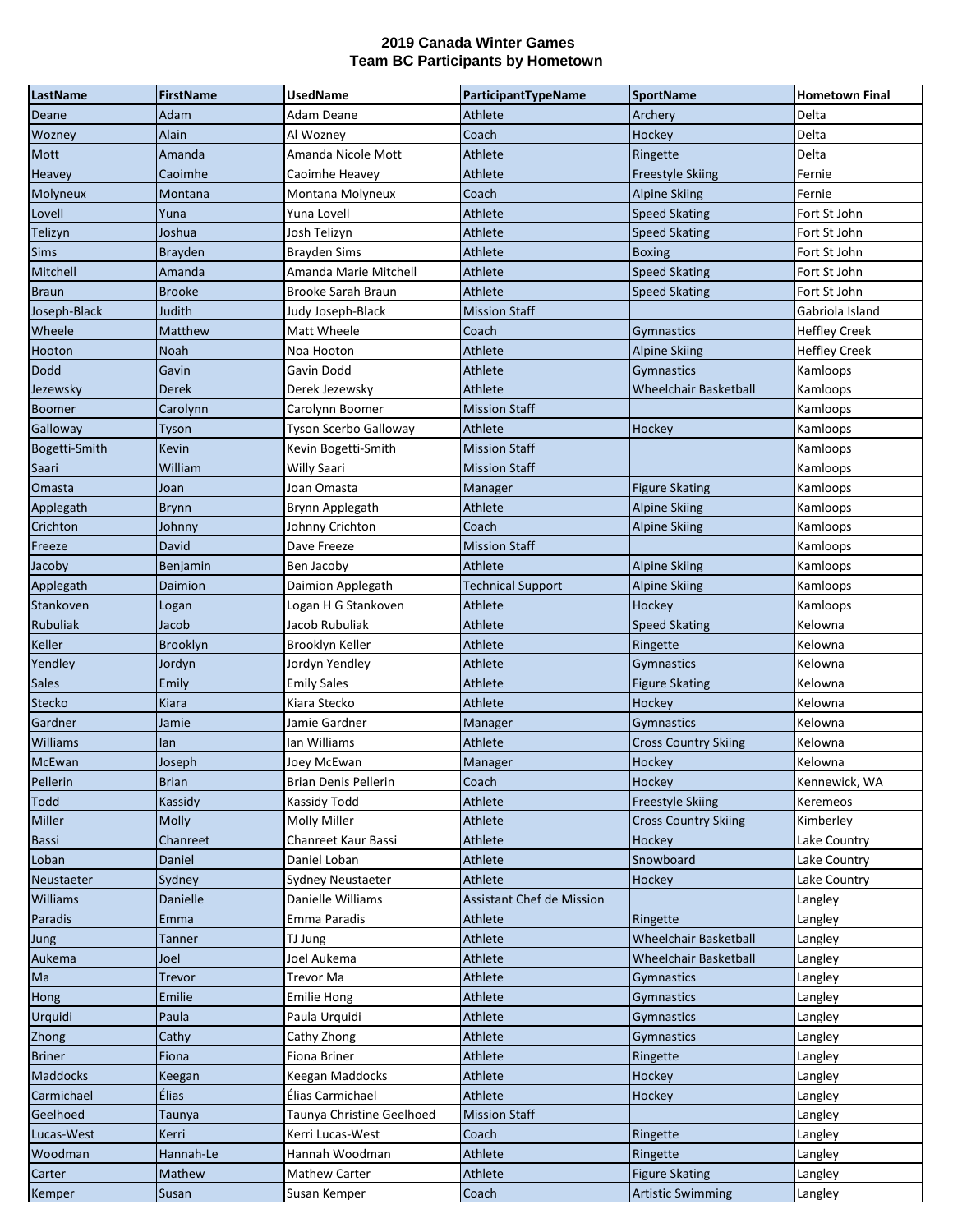| LastName         | <b>FirstName</b> | <b>UsedName</b>                       | ParticipantTypeName     | <b>SportName</b>             | <b>Hometown Final</b> |
|------------------|------------------|---------------------------------------|-------------------------|------------------------------|-----------------------|
| Leach            | Logan            | Logan Leach                           | Athlete                 | <b>Alpine Skiing</b>         | Lumby                 |
| Shupe II         | Scott            | S. Marshall Shupe II                  | Athlete                 | <b>Speed Skating</b>         | Maple Ridge           |
| <b>Norris</b>    | Matthew          | <b>Matt Norris</b>                    | Athlete                 | Wheelchair Basketball        | Maple Ridge           |
| Wang             | Annie            | Annie Wang                            | Athlete                 | <b>Artistic Swimming</b>     | Maple Ridge           |
| Crowe            | Sidney           | Sidney Aren-Lee Crowe                 | Athlete                 | Ringette                     | Maple Ridge           |
| Carter           | Katherine        | Katie Carter                          | Athlete                 | Ringette                     | Maple Ridge           |
| Gilligan         | Jennifer         | Jennifer Gilligan                     | <b>Apprentice Coach</b> | Hockey                       | Maple Ridge           |
| Kanigan          | Drew             | Drew Robson Kanigan                   | Athlete                 | <b>Gymnastics</b>            | Merritt               |
| <b>Brockway</b>  | Jessye           | Jessye Brockway                       | Athlete                 | <b>Cross Country Skiing</b>  | Mill Bay              |
| Tanaka-Campbell  | Seiya            | Seiya Christopher Tanaka-Camp Athlete |                         | Hockey                       | Mill Bay              |
| Green            | Jane             | Jane Green                            | Athlete                 | <b>Speed Skating</b>         | Mission               |
| Green            | Annabelle        | Annabelle Green                       | Athlete                 | <b>Speed Skating</b>         | Mission               |
| Price            | Linda            | Linda Price                           | Coach                   | Archery                      | Mission               |
| Keely            | Layton           | Layton Keely                          | Coach                   | Judo                         | Mission               |
| <b>Harris</b>    | Isabelle         | <b>Isabelle Harris</b>                | Athlete                 | Judo                         | Mission               |
| <b>Harris</b>    | Payton           | Payton Harris                         | Athlete                 | Judo                         | Mission               |
| <b>Stiel</b>     | Sara             | Sara Stiel                            | Athlete                 | <b>Alpine Skiing</b>         | Mt Currie             |
| Howell           | Josephine        | Jo Howell                             | Athlete                 | <b>Freestyle Skiing</b>      | Mt Currie             |
| Harris           | Kelly            | Kelly Harris                          | Coach                   | <b>Wheelchair Basketball</b> | Nanaimo               |
| Proud            | Hannah           | Hannah McDonagh-Proud                 | Athlete                 | <b>Artistic Swimming</b>     | Nanaimo               |
| Leroyer          | Jerome           | Jerome Leroyer                        | Athlete                 | <b>Boxing</b>                | Nanaimo               |
| Greene           | Isabella         | Isabella Greene                       | Athlete                 | Judo                         | Nanaimo               |
| Gardner          | Korin            | Korin Gardner                         | Athlete                 | Judo                         | Nanaimo               |
| Hunt             | Reece            | Reece Hunt                            | Athlete                 | Hockey                       | Nelson                |
| Markin-Hellekson | <b>Brayden</b>   | Brayden Hellekson                     | Athlete                 | <b>Boxing</b>                | Nelson                |
| Marchand         | Keiran           | Keiran Marchand                       | Athlete                 | Biathlon                     | Nelson                |
| Valancius        | <b>Brooke</b>    | <b>Brooke Valancius</b>               | Athlete                 | Ringette                     | New Westminster       |
| <b>Hunter</b>    | Kristen          | Kristen Hunter                        | Athlete                 | Ringette                     | New Westminster       |
| Lott             | Courtney         | Courtney Sheila Lott                  | <b>Mission Staff</b>    |                              | New Westminster       |
| <b>Scott</b>     | Jennifer         | Jennifer Scott                        | Chef de Mission         |                              | North Vancouver       |
| <b>Brett</b>     | David            | Dave Brett                            | Coach                   | <b>Boxing</b>                | North Vancouver       |
| <b>Heyes</b>     | Jessica          | Jessica Heyes                         | Coach                   | <b>Cross Country Skiing</b>  | North Vancouver       |
| Brassington      | Danielle         | Dani Brassington                      | Coach                   | Ringette                     | North Vancouver       |
| Magrath          | Kailey           | Kailey Elizabeth Magrath              | Athlete                 | Ringette                     | North Vancouver       |
| Clarke           | Rebecca          | Rebecca Clarke                        | Athlete                 | Hockey                       | North Vancouver       |
| Wang             | Yang             | <b>Steve Wang</b>                     | Athlete                 | Table Tennis                 | North Vancouver       |
| <b>Munro</b>     | Kayla            | Kayla Munro                           | Athlete                 | Hockey                       | North Vancouver       |
| <b>Bisheh</b>    | Parsa            | Parsa Bisheh                          | Athlete                 | <b>Boxing</b>                | North Vancouver       |
| Millard          | Emily            | <b>Emily Millard</b>                  | Athlete                 | <b>Figure Skating</b>        | North Vancouver       |
| Blenkarn         | Jessica          | Jessica Blenkarn                      | Coach                   | Biathlon                     | North Vancouver       |
| Whitman          | Clayton          | Clay Whitman                          | Coach                   | Biathlon                     | North Vancouver       |
| Wilson           | Leif             | Leif Wilson                           | Athlete                 | <b>Freestyle Skiing</b>      | North Vancouver       |
| Chylinski        | <b>Emma</b>      | Emma Chylinski                        | Athlete                 | Archery                      | North Vancouver       |
| Tajbakhsh        | <b>Nina</b>      | Nina Tajbakhsh                        | Manager                 | Ringette                     | North Vancouver       |
| <b>McInnes</b>   | Fiona            | <b>Fiona McInnes</b>                  | Athlete                 | <b>Alpine Skiing</b>         | North Vancouver       |
| Lynch            | Benjamin         | Ben Lynch                             | Athlete                 | <b>Freestyle Skiing</b>      | North Vancouver       |
| <b>Usher</b>     | Adam             | Adam Usher                            | Athlete                 | <b>Alpine Skiing</b>         | North Vancouver       |
| Rogers           | <b>Noa</b>       | Noa Rogers                            | Athlete                 | <b>Alpine Skiing</b>         | North Vancouver       |
| <b>Williams</b>  | Chelsea          | Chelsea Elizabeth Williams            | Manager                 | Snowboard                    | North Vancouver       |
| Dawson           | Jaden            | Jaden Dawson                          | Athlete                 | <b>Alpine Skiing</b>         | North Vancouver       |
| Mazur            | Danika           | Danika Mazur                          | Manager                 | <b>Freestyle Skiing</b>      | North Vancouver       |
| <b>Apps</b>      | Michael          | Mike Apps                             | Coach                   | <b>Freestyle Skiing</b>      | North Vancouver       |
| <b>Stirling</b>  | Jamie            | Jamie Stirling                        | Guide                   | <b>Cross Country Skiing</b>  | North Vancouver       |
| Hannah           | Jonathan         | Jonathan Hannah                       | Athlete                 | <b>Boxing</b>                | North Vancouver       |
| <b>Williams</b>  | Finlay           | Fin Williams                          | Athlete                 | Hockey                       | North Vancouver       |
| Jobst-Smith      | Katarina         | Nina Jobst-Smith                      | Athlete                 | Hockey                       | North Vancouver       |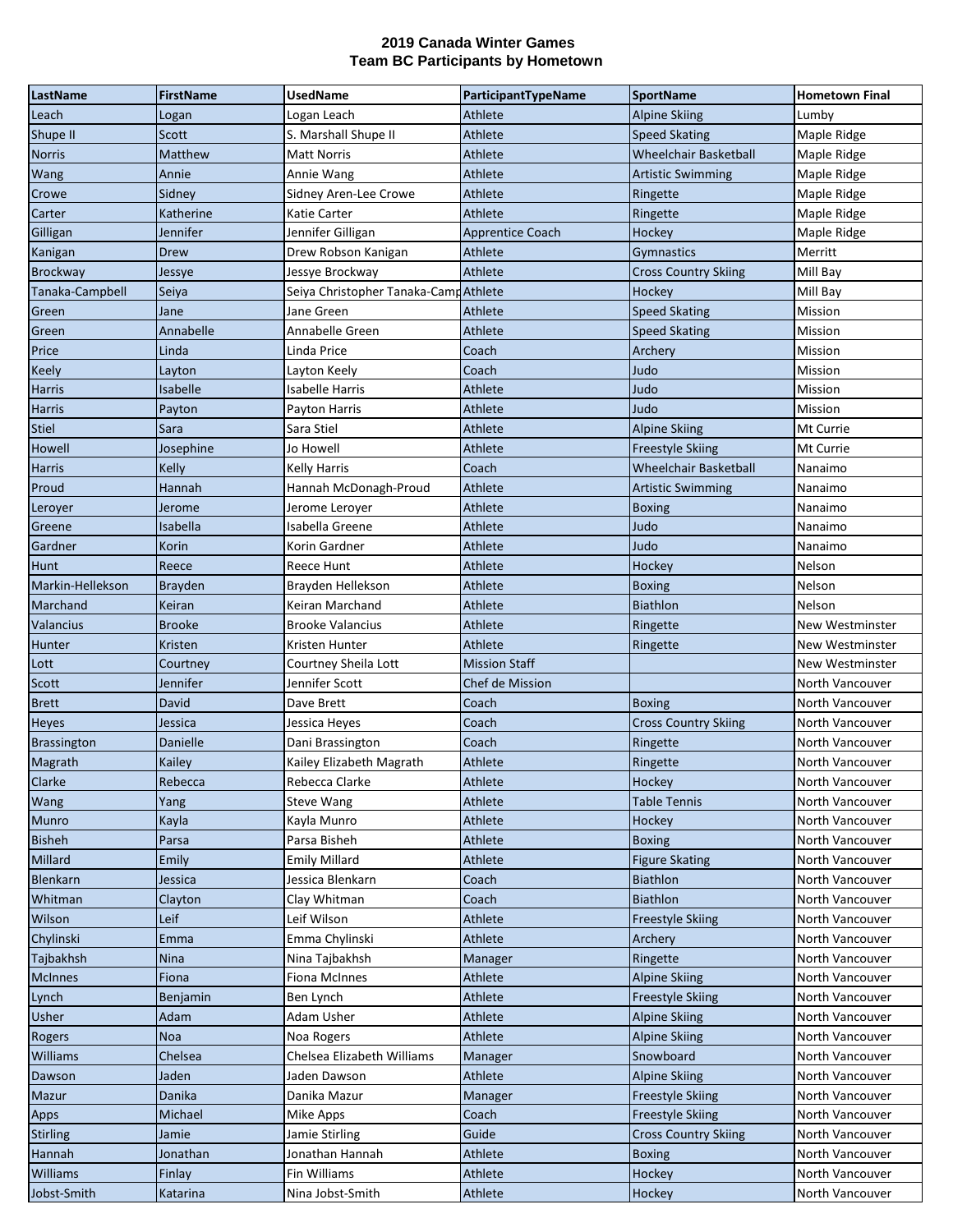| LastName            | <b>FirstName</b> | <b>UsedName</b>            | ParticipantTypeName      | <b>SportName</b>             | <b>Hometown Final</b> |
|---------------------|------------------|----------------------------|--------------------------|------------------------------|-----------------------|
| Murphy              | Keegan           | Keegan Murphy              | Coach                    | <b>Figure Skating</b>        | North Vancouver       |
| Linton              | Jessica          | Jessie Linton              | Athlete                  | <b>Freestyle Skiing</b>      | North Vancouver       |
| Maga                | Joshua           | Josh Maga                  | Athlete                  | <b>Freestyle Skiing</b>      | North Vancouver       |
| Patton              | Kristi           | Kristi Patton              | <b>Mission Staff</b>     |                              | Okanagan Falls        |
| Chomlack            | Jadyn            | Jadyn Chomlack             | Athlete                  | Snowboard                    | Pemberton             |
| <b>Davies</b>       | lanto            | Joe Davies                 | Athlete                  | <b>Cross Country Skiing</b>  | Pemberton             |
| Hess                | Ethan            | Ethan Hess                 | Athlete                  | <b>Cross Country Skiing</b>  | Pemberton             |
| <b>Boland</b>       | Lannette         | Lannette Boland            | Athlete                  | Wheelchair Basketball        | Pender Island         |
| van Bakel           | <b>Nicholas</b>  | Nick van Bakel             | Athlete                  | <b>Wheelchair Basketball</b> | Pender Island         |
| Harrison            | Gabriel          | Gabe Harrison              | Athlete                  | <b>Wheelchair Basketball</b> | Pender Island         |
| <b>MacCara</b>      | Anna             | Anna MacCara               | Athlete                  | Hockey                       | Penticton             |
| <b>Becker</b>       | Jason            | Jason Dennis Becker        | Coach                    | Hockey                       | Penticton             |
| Lovell              | Alexandra        | Alex Lovell                | Athlete                  | Snowboard                    | Penticton             |
| Kober               | Joshua           | Josh Kober                 | Coach                    | <b>Freestyle Skiing</b>      | Penticton             |
| Kuroda              | Brayden          | Brayden Kuroda             | Athlete                  | <b>Freestyle Skiing</b>      | Penticton             |
| Greenway            | Kaitlyn          | Katie Greenway             | Coach                    | Hockey                       | Penticton             |
| Koptie              | Jennifer         | Jen Koptie                 | Coach                    | <b>Artistic Swimming</b>     | Pickering             |
| <b>Trott</b>        | Kari             | Kari Trott                 | Athlete                  | <b>Figure Skating</b>        | Port Alberni          |
| Miki                | Joshua           | Joshua Miki                | Athlete                  | <b>Curling</b>               | Port Coquitlam        |
| Miki                | <b>Bryan</b>     | Bryan G Miki               | Coach                    | Curling                      | Port Coquitlam        |
| Hyun                | Noah             | Noah Hyun                  | Athlete                  | <b>Speed Skating</b>         | Port Coquitlam        |
| Lobaznyuk           | Liudmila         | Liudmila Lobaznyuk         | Coach                    | Gymnastics                   | Port Coquitlam        |
| <b>Buglioni</b>     | Jenna            | Jenna Buglioni             | Athlete                  | Hockey                       | Port Moody            |
| Miller              | Craig            | Craig Miller               | Athlete                  | <b>Speed Skating</b>         | Prince George         |
| Ewert               | Joel             | Joel Ewert                 | Athlete                  | <b>Wheelchair Basketball</b> | Prince George         |
| Swan                | Duane            | Duane Swan                 | Manager                  | <b>Speed Skating</b>         | Prince George         |
| Graham              | Colby            | Colby Graham               | Athlete                  | Snowboard                    | Prince George         |
| Kamstra             | Kimiko           | Kimiko Kamstra             | Athlete                  | Judo                         | Prince George         |
| O'Rourke            | Steven           | Steve O'Rourke             | Coach                    | Hockey                       | Prince George         |
| St.Rose             | Lorelei          | Lorelei St.Rose            | Coach                    | <b>Speed Skating</b>         | Prince George         |
| St. Rose            | Keanan           | Keanan St. Rose            | Athlete                  | <b>Speed Skating</b>         | Prince George         |
| Hanson              | Kieran           | Kieran Hanson              | Athlete                  | <b>Speed Skating</b>         | Prince George         |
| Young               | Lochlan          | Lochlan Gary Young         | Athlete                  | Judo                         | Prince George         |
| Gibson              | Charlotte        | <b>Charlotte Gibson</b>    | Athlete                  | <b>Alpine Skiing</b>         | <b>Prince George</b>  |
| Orlowsky            | Eric             | Eric Edward Lewis Orlowsky | Athlete                  | <b>Speed Skating</b>         | Prince George         |
| <b>Newans</b>       | Cage             | Cage Newans                | Athlete                  | Hockey                       | Qualicum              |
| Elden               | Ryan             | Ryan Elden                 | Athlete                  | Biathlon                     | Quesnel               |
| Young               | Kate             | Katie Young                | Athlete                  | Ringette                     | Quesnel               |
| Gamache             | Spencer          | Spencer Gamache            | Athlete                  | Archery                      | Quesnel               |
| Granstrom           | Elizabeth        | Beth Granstrom             | Athlete                  | <b>Cross Country Skiing</b>  | Revelstoke            |
| Smider              | Matthew          | Matt Smider                | <b>Technical Support</b> | <b>Cross Country Skiing</b>  | Revelstoke            |
| Mccroy-Elliott      | Elizabeth        | Elizabeth Elliott          | Athlete                  | <b>Cross Country Skiing</b>  | Revelstoke            |
| Yun                 | Gabriel          | Gabriel Yun                | Athlete                  | Squash                       | Richmond              |
| Zhang               | Wen Yu           | Wendy Zhang                | Athlete                  | Badminton                    | Richmond              |
| Luo                 | Yu Zhong         | Kevin Luo                  | Athlete                  | Badminton                    | Richmond              |
| Kuramoto            | Caleigh          | Caleigh Takara Kuramoto    | Athlete                  | Judo                         | Richmond              |
| Sutherland-Takasaki | Hailey           | Hailey Takasaki            | Athlete                  | Ringette                     | Richmond              |
| Rudnisky            | Stephanie        | Stephanie Rudnisky         | <b>Mission Staff</b>     |                              | Richmond              |
| Lin                 | David            | David Hong Lin             | Athlete                  | <b>Table Tennis</b>          | Richmond              |
| Jalandoon           | Ella             | Ella Jalandoon             | Athlete                  | Gymnastics                   | Richmond              |
| <b>Ng</b>           | <b>Tobias</b>    | Toby Ng                    | Manager                  | Badminton                    | Richmond              |
| Toth                | James            | James Toth                 | Athlete                  | Squash                       | Richmond              |
| <b>Reilly</b>       | Kathryn          | Kate Reilly                | Athlete                  | Hockey                       | Richmond              |
| Chan                | Kaitlin          | Katie Chan                 | Athlete                  | Hockey                       | Richmond              |
| Ryder               | lan              | Ian Ryder                  | Athlete                  | Judo                         | Richmond              |
| <b>Ng</b>           | Yu               | Quan Ng                    | Athlete                  | Squash                       | Richmond              |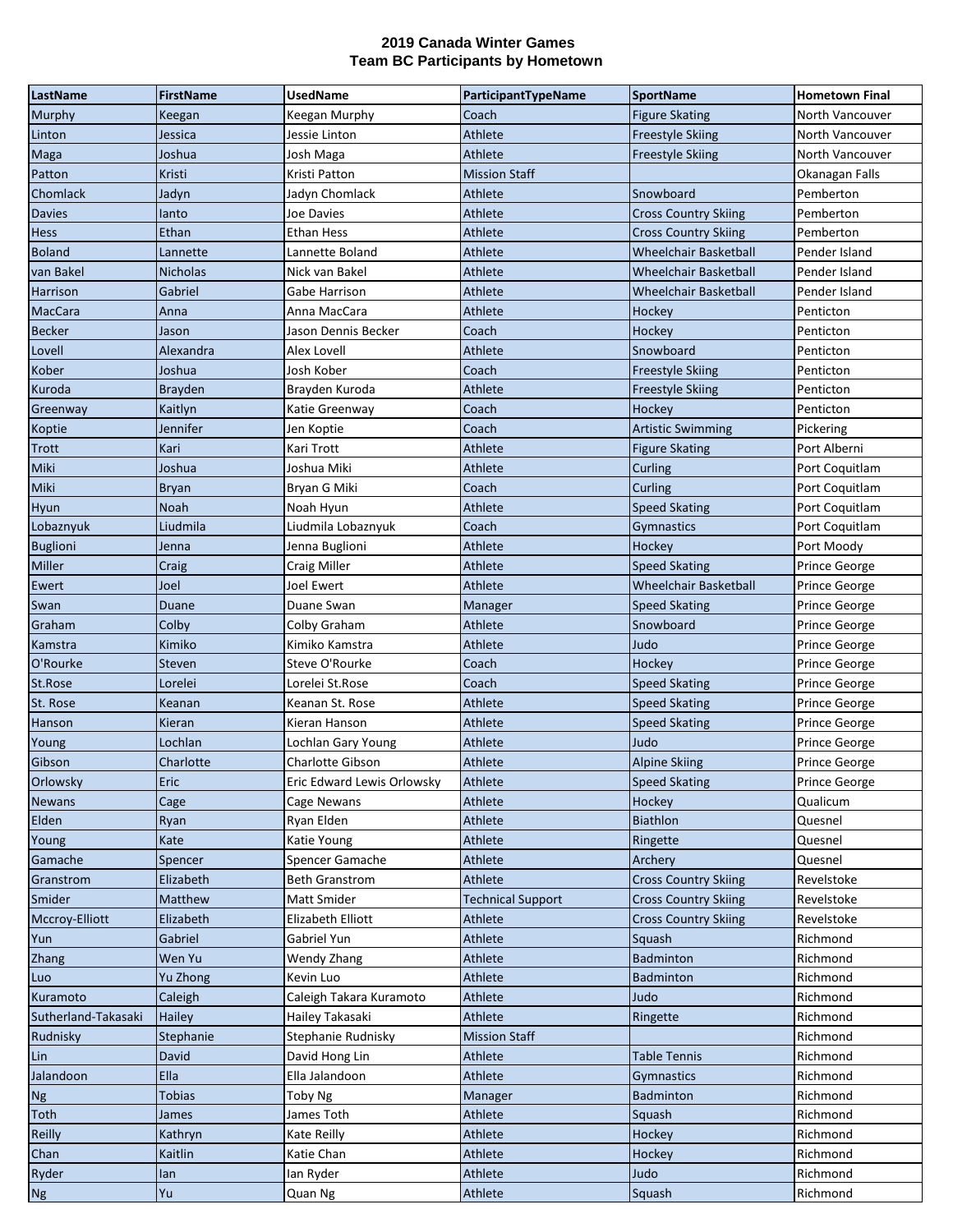| LastName          | <b>FirstName</b> | <b>UsedName</b>         | ParticipantTypeName  | <b>SportName</b>            | <b>Hometown Final</b> |
|-------------------|------------------|-------------------------|----------------------|-----------------------------|-----------------------|
| Cao               | Cynthia          | Cindy Cao               | Athlete              | Squash                      | Richmond              |
| Qi                | Zhenyu           | Zhenyu Qi               | Manager              | <b>Table Tennis</b>         | Richmond              |
| Chiu              | Wesley           | Wesley Chiu             | Athlete              | <b>Figure Skating</b>       | Richmond              |
| Ngai              | Ka Yee           | Katie Ngai              | Athlete              | <b>Badminton</b>            | Richmond              |
| Li                | David            | David Li                | Athlete              | <b>Figure Skating</b>       | Richmond              |
| Abgrall           | Michael          | Michael Abgrall         | Athlete              | Hockey                      | Richmond              |
| Cao               | Sarah            | Sarah Cao               | Athlete              | Squash                      | Richmond              |
| <b>Drolet</b>     | Rémi             | Rémi Drolet             | Athlete              | <b>Cross Country Skiing</b> | Rossland              |
| Spittlehouse      | Katie            | Katie Spittlehouse      | Manager              | <b>Alpine Skiing</b>        | Rossland              |
| <b>Drolet</b>     | Jasmine          | Jasmine Drolet          | Athlete              | <b>Cross Country Skiing</b> | Rossland              |
| Woloshyn          | <b>Bryn</b>      | Bryn Woloshyn           | Athlete              | Curling                     | Royston               |
| <b>Bacon</b>      | Courtney         | Courtney Kayla Bacon    | Athlete              | Ringette                    | Salmon Arm            |
| Hall              | Laura            | Laura Anne Hall         | Athlete              | <b>Speed Skating</b>        | Salmon Arm            |
| <b>Belisle</b>    | Brianna          | Brianna Belisle         | Athlete              | Snowboard                   | Smithers              |
| <b>Black</b>      | Larissa          | Larissa Black           | Athlete              | <b>Biathlon</b>             | Squamish              |
| Acheson           | Lyndsy           | Lyndsy Acheson          | Athlete              | Hockey                      | Summerland            |
| Benoit            | <b>Natalie</b>   | Natalie Marie Benoit    | Athlete              | Biathlon                    | Summerland            |
| Sola              | Heming           | <b>Heming Sola</b>      | Athlete              | <b>Alpine Skiing</b>        | Summerland            |
| <b>Ballard</b>    | Dawson           | Dawson Ballard          | Athlete              | Curling                     | Surrey                |
| Ingle             | Adam             | Adam Ingle              | Coach                | <b>Speed Skating</b>        | Surrey                |
| Wong              | Jenna Yin Hei    | Jenna Wong              | Athlete              | Badminton                   | Surrey                |
| Nie               | Jiayi            | Jiayi Nie               | Athlete              | Table Tennis                | Surrey                |
| <b>Duke</b>       | Kennedy          | Kennedy Duke            | Athlete              | Gymnastics                  | Surrey                |
| <b>Van Tassel</b> | Paul             | Paul Van Tassel         | Manager              | Archery                     | Surrey                |
| Saucier           | Philippe         | Philippe Saucier        | <b>Mission Staff</b> |                             | Surrey                |
| Heska             | Kiana            | Kiana Rose Heska        | Athlete              | Ringette                    | Surrey                |
| Latimer           | Carson           | Carson Nicholas Latimer | Athlete              | Hockey                      | Surrey                |
| <b>Collins</b>    | Delaney          | Delaney Marleen Collins | Coach                | Hockey                      | Surrey                |
| <b>Bankier</b>    | Caedan           | Caedan Bankier          | Athlete              | Hockey                      | Surrey                |
| Cerrato           | Treyson          | <b>Treyson Cerrato</b>  | Athlete              | Gymnastics                  | Surrey                |
| Harada            | Maho             | Maho Harada             | Athlete              | <b>Figure Skating</b>       | Surrey                |
| Gardiner          | Jennifer         | Jenn Gardiner           | Athlete              | Hockey                      | Surrey                |
| <b>Nichols</b>    | Caitlyn          | Caitlyn Nichols         | Athlete              | Artistic Swimming           | Surrey                |
| Lehal             | Preet            | Preet Lehal             | Athlete              | <b>Artistic Swimming</b>    | Surrey                |
| Jonas             | <b>Mava</b>      | Maya Jonas              | <b>Athlete</b>       | <b>Cross Country Skiing</b> | Vancouver             |
| Wilson            | <b>Danielle</b>  | Dani Wilson             | <b>Mission Staff</b> |                             | Vancouver             |
| Inouye            | Kevin            | Kevin Inouye            | Coach                | Squash                      | Vancouver             |
| Cheng             | Kylie            | Kylie Cheng             | Athlete              | Badminton                   | Vancouver             |
| Yee               | <b>Natalie</b>   | Natalie Kassandra Yee   | Athlete              | Badminton                   | Vancouver             |
| Cheng             | Simon            | Simon Cheng             | Athlete              | Badminton                   | Vancouver             |
| <b>Beatty</b>     | Heather          | <b>Heather Beatty</b>   | <b>Mission Staff</b> |                             | Vancouver             |
| Chan              | Phyllis          | Phyllis Kai Yi Chan     | Coach                | Badminton                   | Vancouver             |
| Scivier           | Sam              | Sam Scivier             | Athlete              | Squash                      | Vancouver             |
| Smith             | Megan            | Megan Smith             | Athlete              | Wheelchair Basketball       | Vancouver             |
| Fedder            | Evan             | Evan Fedder             | Athlete              | Gymnastics                  | Vancouver             |
| <b>Zhou</b>       | <b>Benita</b>    | Benita Zhou             | Athlete              | <b>Table Tennis</b>         | Vancouver             |
| Liu               | Joshua           | Joshua Liu              | Athlete              | Badminton                   | Vancouver             |
| Bonham            | Maja             | Maja Bonham             | Athlete              | <b>Gymnastics</b>           | Vancouver             |
| He                | Steven           | Steven He               | Athlete              | Badminton                   | Vancouver             |
| Kryworuchko       | Hannah           | Hannah Kryworuchko      | Athlete              | <b>Artistic Swimming</b>    | Vancouver             |
| Chapelski         | Jessica          | Jessica Chapelski       | Coach                | Figure Skating              | Vancouver             |
| <b>Hughes</b>     | Robyn            | Robyn Peggy Hughes      | <b>Mission Staff</b> |                             | Vancouver             |
| MacDonald         | Lukas            | Lukas MacDonald         | Athlete              | Speed Skating               | Vancouver             |
| Wong              | Trevor           | <b>Trevor Wong</b>      | Athlete              | Hockey                      | Vancouver             |
| Leung             | <b>Jeffrey</b>   | Jeff Leung              | Athlete              | <b>Figure Skating</b>       | Vancouver             |
| Wallace           | Stefanie         | Stefanie Wallace        | Athlete              | Hockey                      | Vancouver             |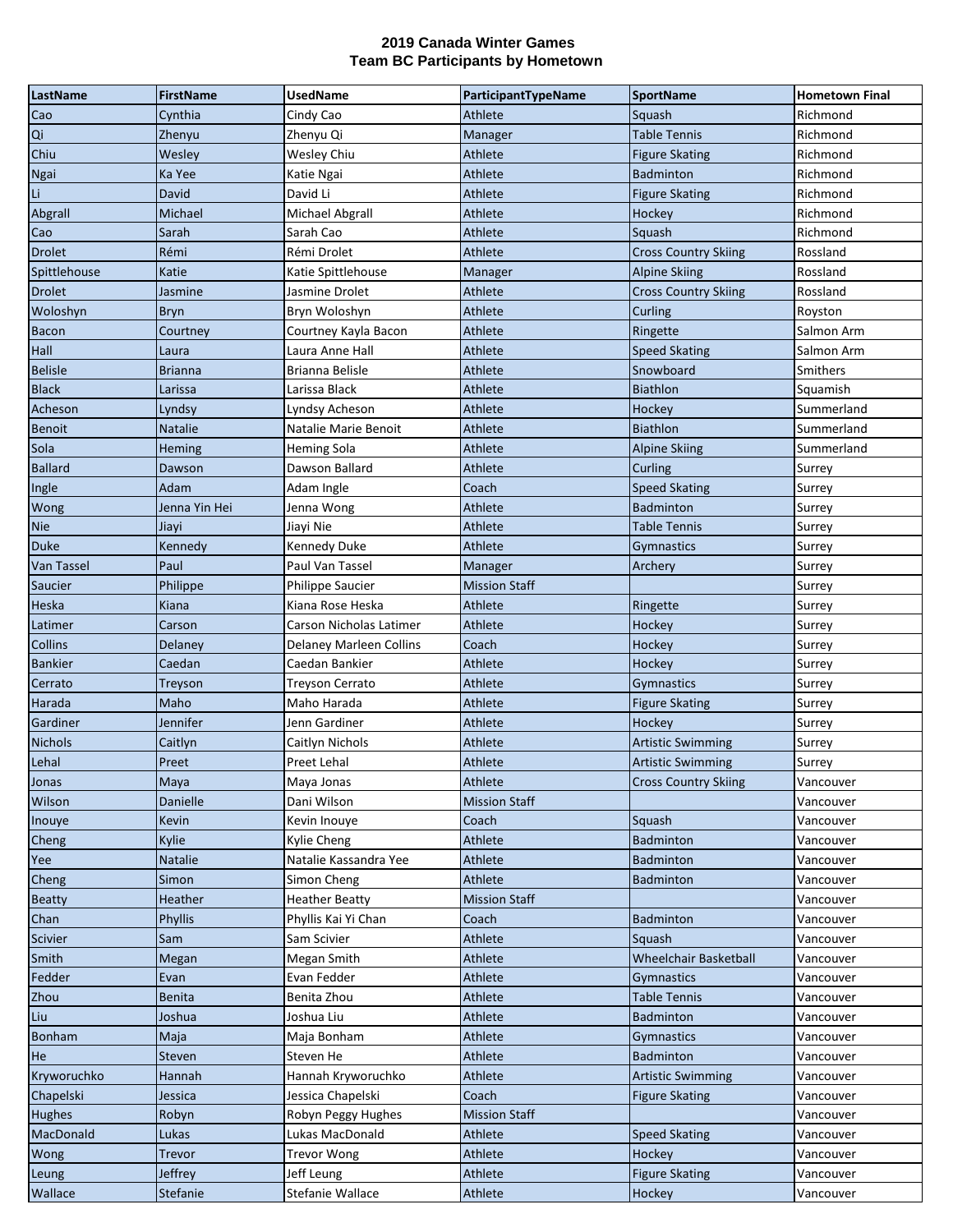| LastName         | <b>FirstName</b> | <b>UsedName</b>            | ParticipantTypeName       | <b>SportName</b>             | <b>Hometown Final</b> |
|------------------|------------------|----------------------------|---------------------------|------------------------------|-----------------------|
| Gilhooly         | Crystal          | Crystal Gilhooly           | Manager                   | Gymnastics                   | Vancouver             |
| Herbert          | Zara             | Zara Herbert               | Athlete                   | <b>Artistic Swimming</b>     | Vancouver             |
| Parke            | Emma             | Emma Parke                 | Manager                   | Squash                       | Vancouver             |
| <b>Stirrat</b>   | Kendall          | Kendall Stirrat            | Athlete                   | <b>Artistic Swimming</b>     | Vancouver             |
| Kiengersky       | Sarah            | Sarah Kiengersky           | <b>Mission Staff</b>      |                              | Vancouver             |
| Tunnicliffe      | Matthew          | <b>Matthew Tunnicliffe</b> | <b>Technical Support</b>  | Snowboard                    | Vancouver             |
| Liaw             | Michelle         | Michelle Xin-Rong Liaw     | Coach                     | Table Tennis                 | Vancouver             |
| Mugii            | Shuma            | Shuma Mugii                | Athlete                   | <b>Figure Skating</b>        | Vancouver             |
| LOWE             | <b>AARON</b>     | Aaron Lowe                 | Coach                     | <b>Figure Skating</b>        | Vancouver             |
| Sammarelli       | Leo              | Leo Sammarelli             | Athlete                   | <b>Cross Country Skiing</b>  | Vancouver             |
| Pahima           | Eric             | Eric Pahima                | Athlete                   | <b>Figure Skating</b>        | Vancouver             |
| Pozdniakov       | Alexander        | Alexander Pozdniakov       | Coach                     | <b>Gymnastics</b>            | Vancouver             |
| Sergeant         | Michael          | Michael John Sergeant      | Manager                   | Gymnastics                   | Vancouver             |
| <b>Shapira</b>   | Adi              | Adi Shapira                | Athlete                   | Archery                      | Vancouver             |
| Jameson          | Kathryn          | Katie Jameson              | <b>Mission Staff</b>      |                              | Vancouver             |
| Yuen             | Daryl            | Daryl Yuen                 | Athlete                   | <b>Cross Country Skiing</b>  | Vancouver             |
| Danilkov         | Klavdia          | Klavdia Danilkov           | Athlete                   | Judo                         | Vancouver             |
| Shieh            | Audrey           | Audrey Shieh               | Athlete                   | Snowboard                    | Vancouver             |
| Finkbeiner       | Paul             | Paul Finkbeiner            | Athlete                   | <b>Cross Country Skiing</b>  | Vancouver             |
| Williamson       | Abygayle         | Abby Williamson            | Athlete                   | Ringette                     | Vernon                |
| Quiring          | <b>Steel</b>     | <b>Steel Quiring</b>       | Athlete                   | Hockey                       | Vernon                |
| Metza            | Ronald           | Ron Metza                  | <b>Technical Support</b>  | <b>Biathlon</b>              | Vernon                |
| Algra            | Lynn             | Lynn Algra                 | Manager                   | <b>Biathlon</b>              | Vernon                |
| Algra            | Ethan            | Ethan Algra                | Athlete                   | <b>Biathlon</b>              | Vernon                |
| Carter           | Alyssa           | Aly Carter                 | Athlete                   | Ringette                     | Vernon                |
| Kassa            | Caele            | Caele Kassa                | Guide                     | <b>Alpine Skiing</b>         | Vernon                |
| Mehain           | <b>Hannah</b>    | Hannah Mehain              | Athlete                   | <b>Cross Country Skiing</b>  | Vernon                |
| Nurmsoo          | Kyler            | Kyler Nurmsoo              | <b>Mission Staff</b>      |                              | Victoria              |
| Poitras          | Jarret           | Jarret Poitras             | Assistant Chef de Mission |                              | Victoria              |
| Cass             | Simon            | Simon Cass                 | Coach                     | Wheelchair Basketball        | Victoria              |
| Lavoie           | Marie-Pierre     | Marie-Pierre Lavoie        | <b>Mission Staff</b>      |                              | Victoria              |
| Li               | Antonio          | Antonio Li                 | Athlete                   | <b>Badminton</b>             | Victoria              |
| <b>Bouveur</b>   | Megan            | Megan Bouveur              | Athlete                   | Hockey                       | Victoria              |
| Bentham          | Nolan            | Nolan Bentham              | Athlete                   | Hockey                       | Victoria              |
| Davey            | Matthew          | Matthew Davey              | <b>Technical Support</b>  | Hockey                       | Victoria              |
| Aylesworth       | Kaitlyn          | Kaitlyn Aylesworth         | Athlete                   | <b>Artistic Swimming</b>     | Victoria              |
| <b>Bissenden</b> | Ryleigh          | Ryleigh Bissenden          | Athlete                   | <b>Wheelchair Basketball</b> | Victoria              |
| Gibson           | Ty               | Ty Gibson                  | Athlete                   | Hockey                       | Victoria              |
| Davey            | <b>Brianna</b>   | Brianna Davey              | Manager                   | Hockey                       | Victoria              |
| Davey            | Matthew          | <b>Matthew Davey</b>       | <b>Technical Support</b>  | Hockey                       | Victoria              |
| Lambert-Wilson   | Mara             | Mara Lambert-Wilson        | Athlete                   | <b>Artistic Swimming</b>     | Victoria              |
| Webb             | Dakota           | Dakota Florence Webb       | Athlete                   | Judo                         | Victoria              |
| Harwood          | Vienna           | Vienna Harwood             | Athlete                   | <b>Figure Skating</b>        | West Kelowna          |
| Elliot           | Adam             | Adam Elliot                | Coach                     | <b>Cross Country Skiing</b>  | West Kelowna          |
| Tarasoff         | Reese            | Reese Tarasoff             | Athlete                   | Snowboard                    | West Kelowna          |
| Paul             | Sarah            | Sarah Paul                 | Athlete                   | Hockey                       | West Kelowna          |
| <b>Bicknell</b>  | Matt             | Matt Bicknell              | Athlete                   | Squash                       | <b>West Vancouver</b> |
| <b>Bicknell</b>  | Lucia            | Lucia Bicknell             | Athlete                   | Squash                       | West Vancouver        |
| Cordell          | Samuel           | Sam Cordell                | Athlete                   | <b>Freestyle Skiing</b>      | West Vancouver        |
| Clarke           | Skye             | Skye Clarke                | Athlete                   | <b>Freestyle Skiing</b>      | West Vancouver        |
| Manhard          | Christopher      | Chris Manhard              | Manager                   | <b>Cross Country Skiing</b>  | Whistler              |
| Murdoch          | Michael          | Michael Murdoch            | Athlete                   | <b>Cross Country Skiing</b>  | Whistler              |
| Finestone        | Finn             | Finn Finestone             | Athlete                   | Snowboard                    | Whistler              |
| Pelchat          | Juliette         | Juliette France Pelchat    | Athlete                   | Snowboard                    | Whistler              |
| <b>Smith</b>     | Truth            | <b>Truth Smith</b>         | Athlete                   | Snowboard                    | Whistler              |
| <b>Hebert</b>    | Meghan           | Meghan Marie Hebert        | Coach                     | Snowboard                    | Whistler              |